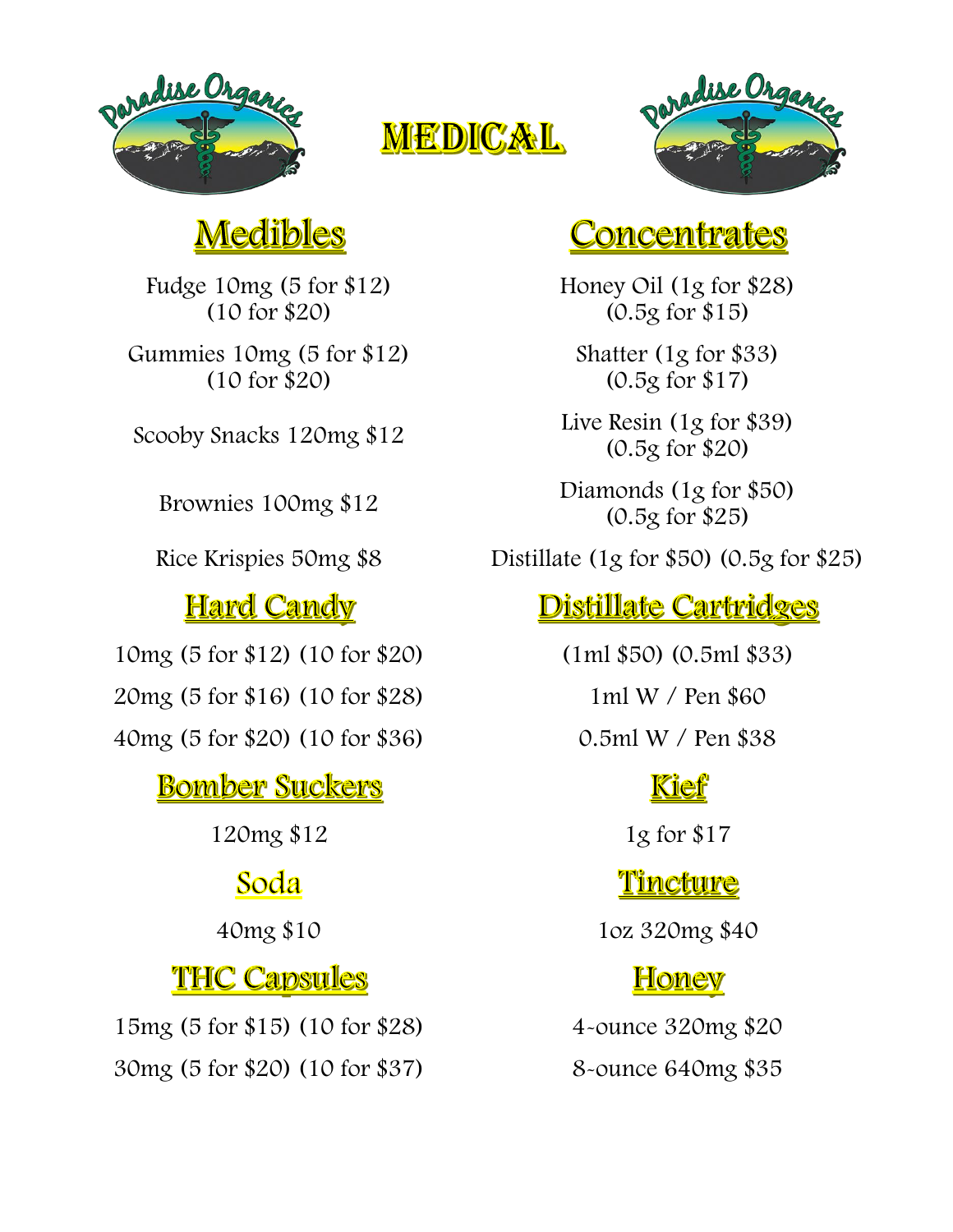

<u>Top Shelf</u>

**Specials** 

1 gram \$9

## MEDICAL



# Middle Shelf

1 gram \$11 1 and \$10

1/8 ounce \$33 1/8 ounce \$28

1/4 ounce \$55 1/4 ounce \$50

1/2 ounce \$102 1/2 ounce \$94

1 ounce \$193 1 ounce \$176

# **Bud Shake**

1/8 ounce \$24 1/8 ounce \$17 1/4 ounce \$45 1/4 ounce \$30 1/2 ounce \$85 1/2 ounce \$54 1 ounce \$160 1 ounce \$100

## <u>Pre-Rolls</u>

Shake Cones (2 for \$12) Bud Cones (2 for \$22)

# All taxes included

Livingston 406 220-0775 Belgrade 406 813-8219

5237 US HWY 89 S, STE 6 23 HIGH K ST, UNIT D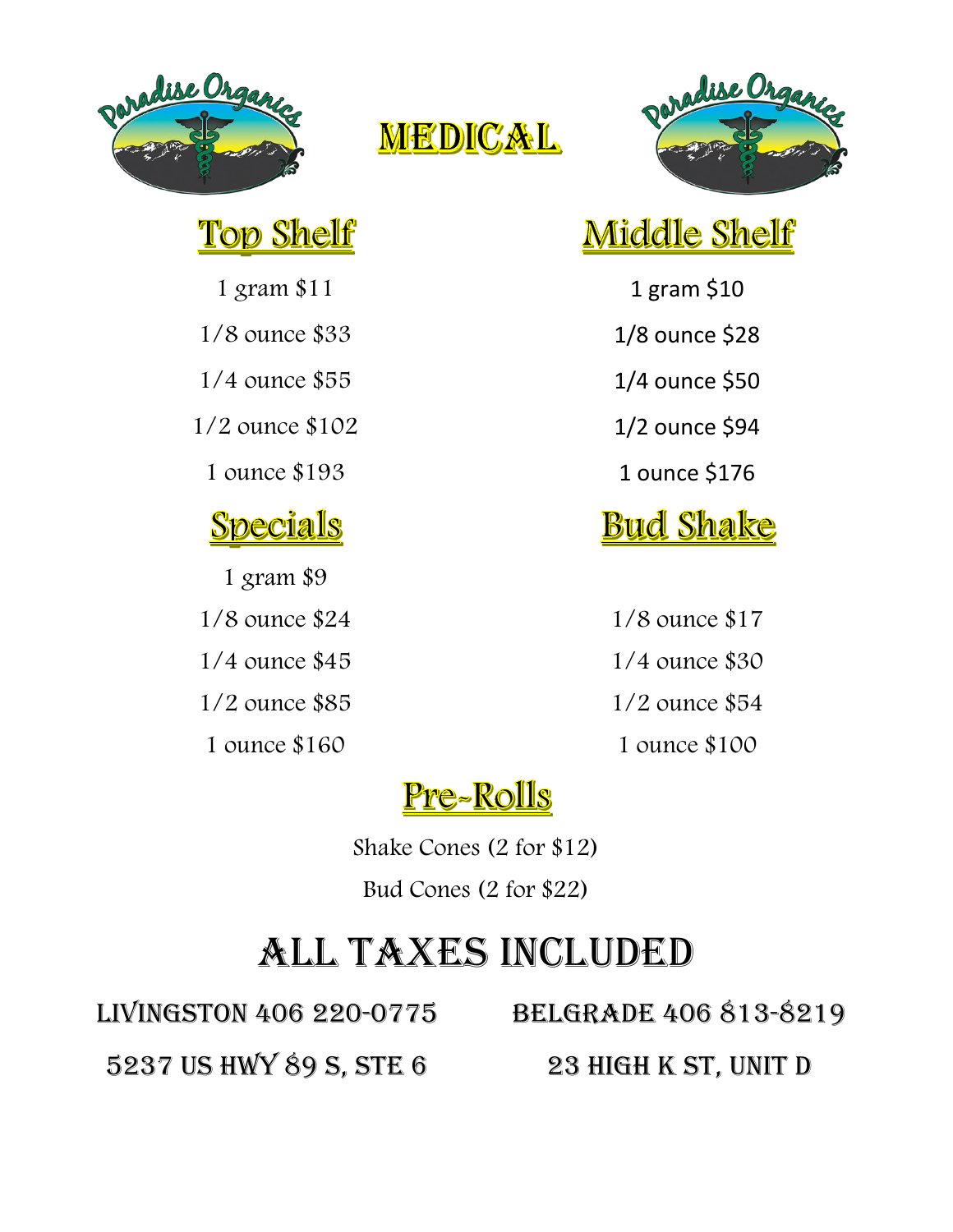





## **Medibles**

Gummies 10mg (5 for \$15) (10 for \$25)

Fudge 10mg (5 for \$15) (10 for \$25)

### **Hard Candy**

10mg (5 for \$15) (10 for \$25) 0.5ml \$40

Soda

40mg \$12

### THC Capsules Kief 1g for \$20

15mg (5 for \$18) (10 for \$32)

30mg (5 for \$25) (10 for \$45)

### **Tincture**

## <u>Concentrates</u>

Honey Oil 0.5g for \$18

Shatter 0.5g for \$20

Brownies 100mg \$15 Live Resin 0.5g for \$25

Rice Krispies 50mg \$10 Diamonds 0.5g for \$30

Distillate 0.5g for \$30

## **Distillate Cartridges**

0.5ml W / Pen \$45

## <u>Kief</u>

## **Honey**

4-ounce 320mg \$25 1oz 320mg \$45 8-ounce 640mg \$45